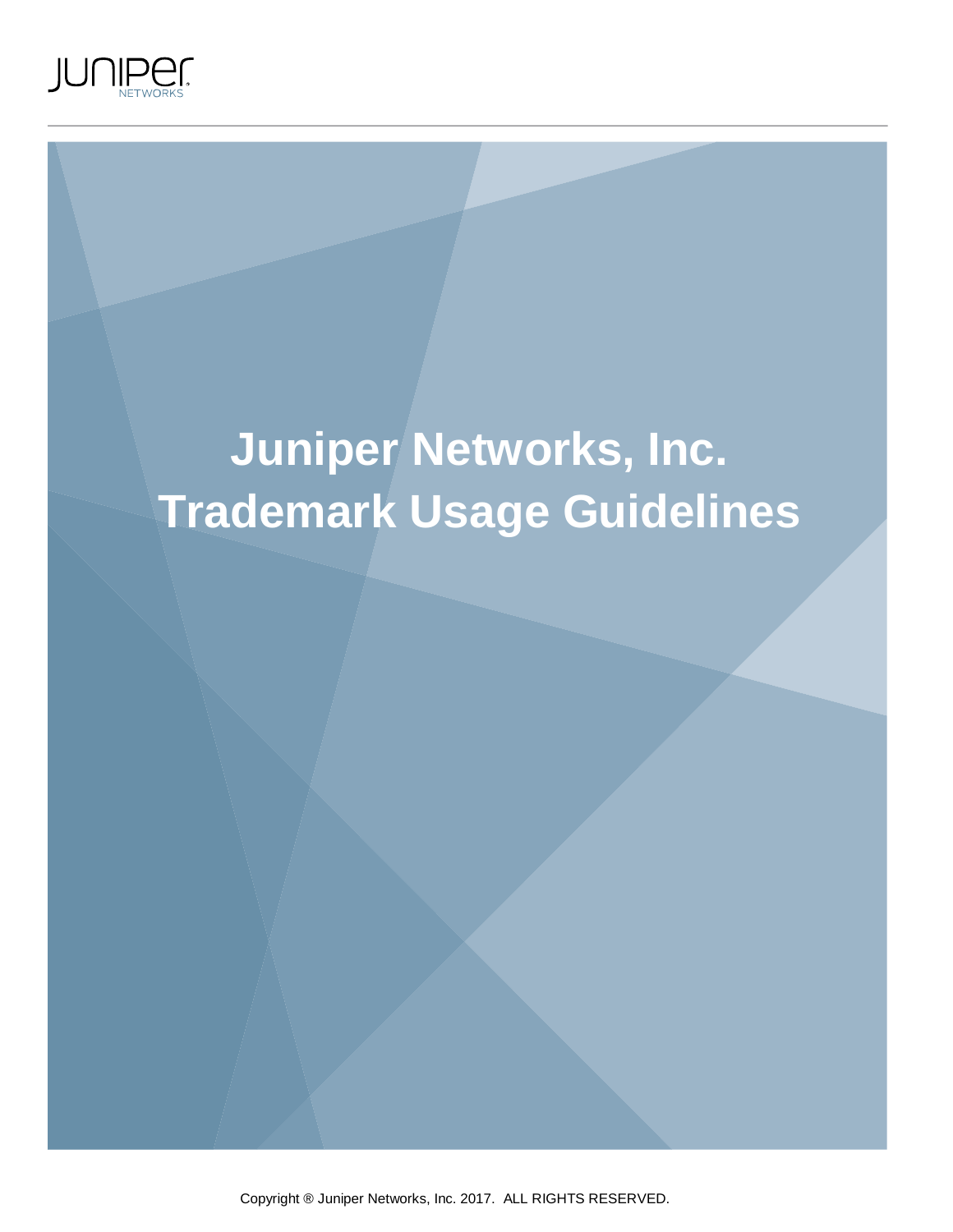# **Juniper's Trademark Usage Guidelines**

## **Introduction**

Juniper Networks, Inc. owns and maintains a large portfolio of trademarks, including wordmarks, service marks, logos, images, slogans, designs and trade dress (hereinafter, "Juniper Marks" or "Marks"). Juniper Networks' Marks are valuable assets to the company, and are legally protected in the United States and various jurisdictions around the world. As such, any use of Juniper's Marks must be made in compliance with the following Trademark Usage Guidelines or as otherwise expressly permitted by Juniper Networks, Inc.

A list of commonly used Juniper Marks, including registered trademarks and common law trademarks, in the United States and certain other countries can be found under the Trademarks section of Juniper's [Legal Notices page.](http://www.juniper.net/us/en/legal-notices/) Not all common law marks used by Juniper Networks are listed on this page. This list may be updated from time to time and is not a comprehensive list of all Juniper Marks. Failure of a mark to appear on this list does not mean that the mark is not used by Juniper Networks, nor that a product or the associated mark is not actively in use or is not significant within its relevant market(s).

Any other third party trademarks, service marks, registered trademarks, or registered service marks may be the property of their respective owners.

Juniper Networks assumes no responsibility for any inaccuracies in this document. Juniper Networks reserves the right to change, modify, transfer, or otherwise revise this publication without notice.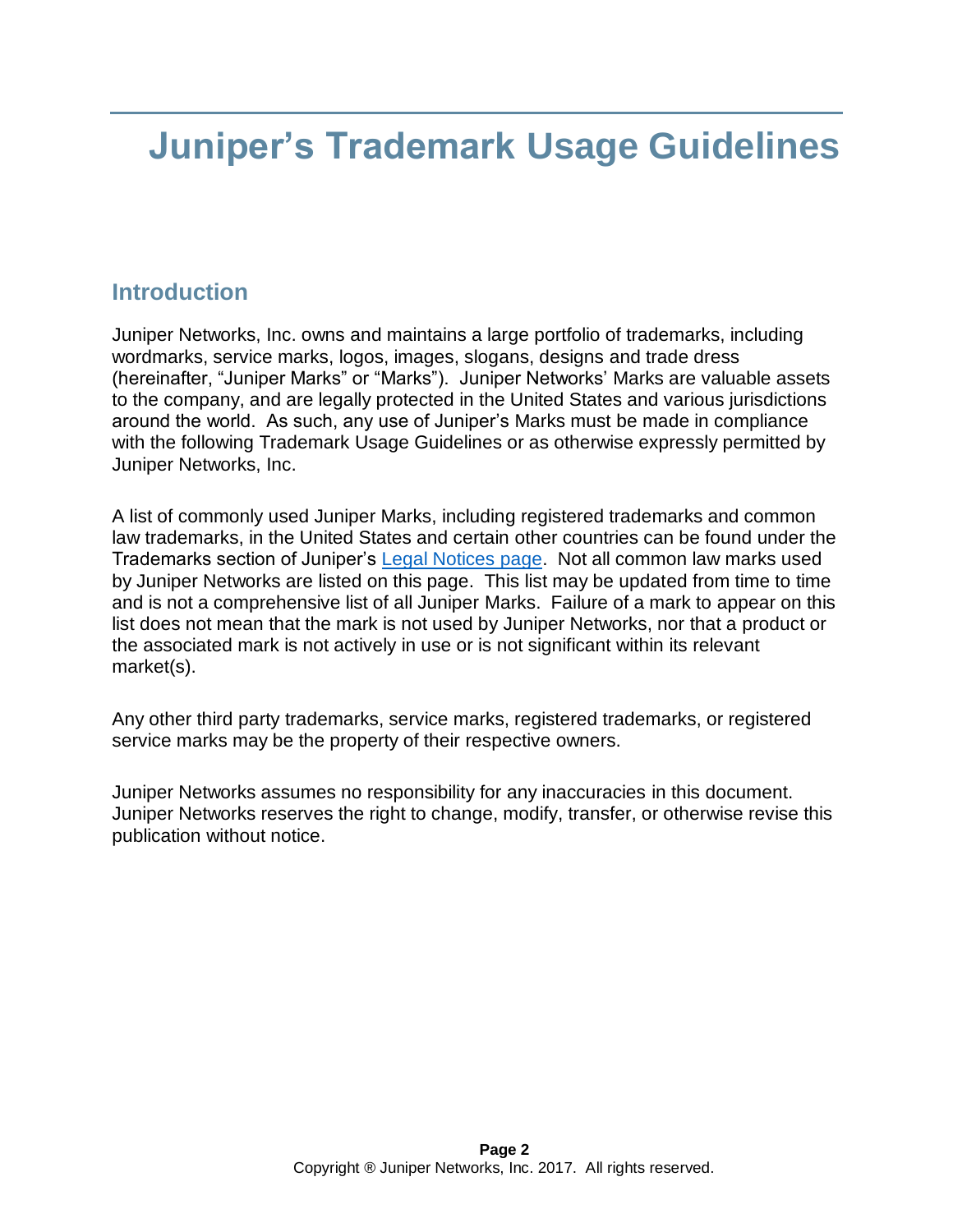# **Trademark Usage Guidelines**

Juniper Networks' Marks are important to our brand identity and must be used properly. The following Trademark Usage Guidelines ("Guidelines") govern the use of all Juniper Networks trademarks, including wordmarks, service marks, logos, slogans, designs and trade dress ("Juniper Marks"). Without permission from Juniper Networks, third parties should not use Juniper's Marks in any manner that suggests affiliation or association with Juniper Networks. If a party has received permission to use a Mark from Juniper, the party may use the Mark(s) solely in accordance with these Guidelines. Juniper Networks reserves the right to revise these Guidelines from time to time, without notice.

### **Requests for Use**

A list of commonly used Juniper Marks can be found on Juniper's [Legal Notices](http://www.juniper.net/us/en/legal-notices/)  [page,](http://www.juniper.net/us/en/legal-notices/) and may change from time to time. The Marks are available for use upon approval by Juniper Networks. Any person or company interested in using the Marks must submit a request to use the Marks using the [Juniper Networks Trademark Use](http://www.juniper.net/assets/docs/juniper-networks-trademark-use-request-form.docx)  [Request Form](http://www.juniper.net/assets/docs/juniper-networks-trademark-use-request-form.docx) (the "Trademark Use Request Form"). In some cases, a party may negotiate use of the Marks as part of a broader agreement or have already been granted certain rights to use the Marks. In these cases, the party may not need to submit a Trademark Use Request Form. For questions or confirmation regarding such agreements, please email [trademarks@juniper.net.](mailto:trademarks@juniper.net)

To request permission to use a Juniper Mark, please submit a completed Trademark Use Request Form to: [trademarks@juniper.net.](mailto:trademarks@juniper.net)

Requests will be approved or denied in the sole discretion of Juniper Networks. Notification of approval will only be valid upon receipt of an approval in writing (email or hard copy) from Juniper Networks. If approved, only the Marks listed on the approved Trademark Use Request Form may be used by a requester, and the Marks may be used only for the purpose stated in the approved Trademark Use Request Form. Any other desired use requires a separate grant of permission.

#### ▪ **Proper Usage**

The Marks are intellectual property and therefore are considered assets of Juniper Networks. To ensure the Marks are neither diluted nor infringed, Juniper Networks reserves the right to require parties using Juniper Marks to resize, move, or remove the Marks for any reason whatsoever, and any permitted use(s) of the Marks are conditioned on adherence to the following rules:

- 1. Always use a Mark as an adjective.
	- a. The Marks are used to distinguish products and services provided by Juniper Networks. Use of a Mark followed by a product name, service, or other noun, such as "software" should be accompanied by the appropriate symbol indicating the status of the Mark (e.g., Junos® Software).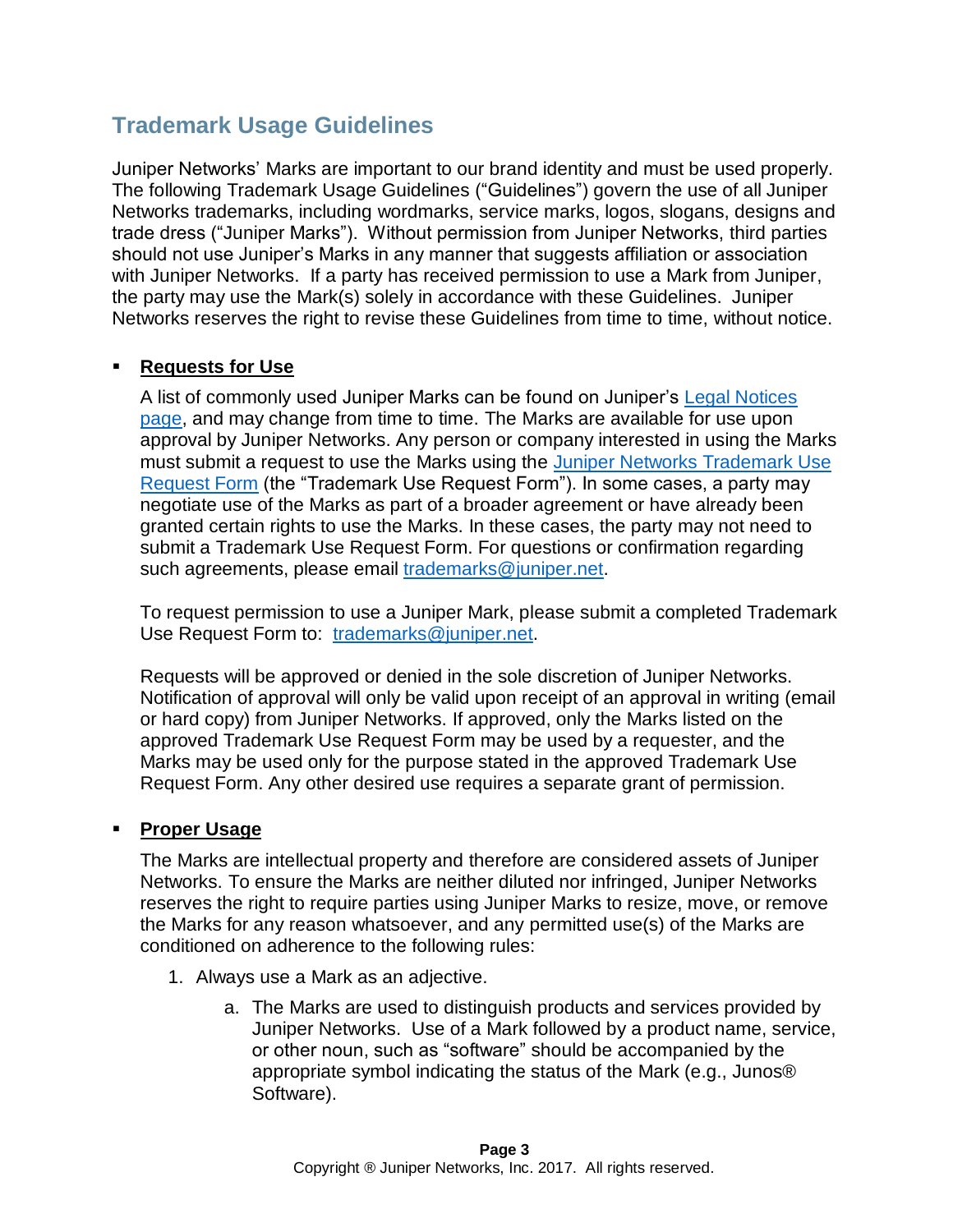- b. The Marks should never be used as nouns or verbs, and never in possessive or plural form.
- 2. Use the ® symbol to indicate Juniper Networks' registered trademarks and the ™ symbol to indicate Juniper Networks' claimed trademarks. Always use the proper trademark symbol in superscript or subscript, when technically feasible, and position it immediately after the trademark to which it applies (e.g. Juniper Networks ®). If superscripts and subscripts are unavailable, use parentheses: (TM) or (R).
- 3. Spell and capitalize the Marks exactly as they are shown in the list of Juniper trademarks available on Juniper's [Legal Notices page.](http://www.juniper.net/us/en/legal-notices/) Distinguish the trademark from surrounding text in some way, either by capitalizing the first letter, capitalizing or italicizing the entire mark, or placing the mark in quotes.
- 4. Juniper Networks, Inc. is our tradename and the name under which we conduct our business. When used in reference to Juniper Networks, Inc. as a business or corporation, Juniper Networks, Inc. is a noun and does not require the ® or TM designation in such context.
- 5. Authorized partners, resellers, and licensees may use the Marks as expressly permitted in the terms of their agreement with Juniper Networks and these Trademark Usage Guidelines. In addition, any such use must always be made in conjunction with the appropriate terms that define the relationship between the authorized user and Juniper Networks (e.g., Authorized Value Added Reseller).
- 6. The Juniper Networks name and the Marks must be visually distinguishable from a third party's name, as well as their products and service name(s), and should not be use as a part of their product, service, solution, or program name(s).
- 7. All references to Juniper Networks or the Marks must be truthful, accurate, and not misleading.
- 8. Always use the proper spelling and, if applicable, proper stylization, for the Marks.
- 9. Use only Juniper-approved artwork when using Juniper's logos or stylized design marks. When reproducing any Juniper Networks supplied logos or designs, the only modification you are allowed to make is to resize the logo or image in proportion to their original height and width. No resampling or other attempted duplication is allowed, and no other alternations, modifications, cropping, additions, or edits to the logos or designs are permitted. Any use of the Juniper Networks logos must appear in their original colors as supplied by Juniper Networks. For more information on appropriate logo usage, please refer to our [Logo Use Guidelines.](http://www.juniper.net/assets/us/en/local/pdf/design-guides/3100031-en.pdf)
- 10.Any "fair use" of the Marks, or use by a third party without express permission or license from Juniper, is limited to text-only reference to the Marks, such as product or service names, and excludes the use of Juniper logos and any stylized marks or designs.